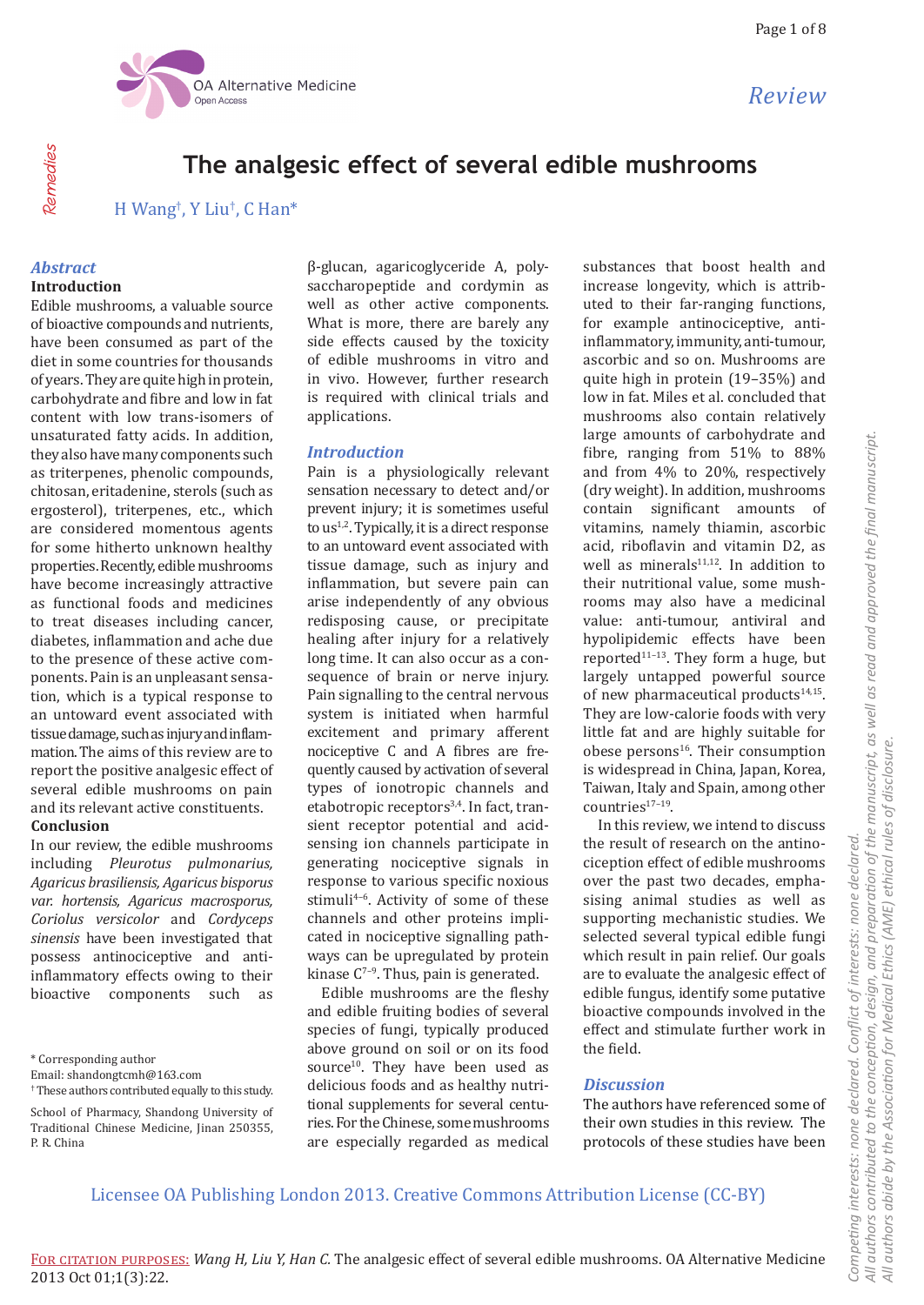

approved by the relevant ethics committees related to the institution in which they were performed. Animal care was in accordance with the institution guidelines.

### **Analgesic effect of several edible mushrooms**

### *Oyster mushrooms*

*Pleurotus* is a genus of gilled mushrooms, one of the most widely eaten mushrooms. Species of *Pleurotus* are commonly known as oyster mushrooms and are some of the most commonly cultivated edible mushrooms in the world. The genus *Pleurotus* include edible and medicinal species, most of them being currently commercialised in China<sup>20</sup>. The fungi are rich in proteins, vitamins, carbohydrates, minerals and dietary fibres. Basidiomycetes have been widely studied over the past 30 years in the light of their polysaccharide composition and therapeutic application $21,22$ .

### *Pleurotus pulmonarius*

*Pleurotus pulmonarius,* also known as oyster mushroom, is a common edible mushroom consumed worldwide due to its several polysaccharides, besides high amount of proteins, essential amino acids and vitamins $23,24$ . A variety of biological effects have been ascribed to β-glucans, such as antiinflammatory, antioxidant, antitumoural, immunomodulatory and antinociceptive properties $25-28$ . There have been some literature research showing that *P*. *pulmonarius* have analgesic effects<sup>29-32</sup>. Smiderle et al.<sup>29</sup> isolated β-glucan (GL) with hot water from the basidiomycete *P. pulmonarius* and found the glucan had potent anti-inflammatory and antinociceptive activities in mice. Animals treated with β-glucan showed a reduction of 85 ± 5% of writhes induced by acetic acid and the significant inhibition of both the early (neurogenic pain) and the late (inflammatory pain) phases of formalin-induced licking in 43  $\pm$  5% and 96  $\pm$  4%, respectively.

Then, the results showed that *P. pulmonarius* had notable analgesic and anti-inflammatory effects due to the inhibition of pro-inflammatory cytokines<sup>29</sup>. The structure of  $\beta$ -D-glucan was characterised using mono- and two-dimensional NMR spectroscopy, methylation analysis and a controlled Smith degradation $20,29$ . And the dates showed that it had a main chain of (1  $\rightarrow$  6)-linked α-D-galactopyranosyl and 3-*O*-methyl-α-D-galactopyranosyl units, both of which are partially substituted at *0*-2 by β-D-mannopyranosyl non-reducing ends (Figure 1).

In order to evaluate the involvement of transient receptor potential (TRP) channels and protein kinase C (PKC) on antinociceptive effect of a  $(1 \rightarrow 3)$ ,  $(1 \rightarrow 6)$ -linked β-D-glucan (GL), Baggio et al.<sup>30</sup> isolated GL from *P. pulmonarius* to treat it with intraperitoneal administration in mice. In this study, nociceptive responses, induced by intraplantar injections of capsaicin, cinnamaldehyde, menthol, acidified saline and phorbol myristate acetate (PMA), were significantly inhibited by GL. The results demonstrated that GL displayed pronounced systemic antinociceptive properties in chemical models of nociception in mice as a result of the inhibition of PKCε<sup>30</sup>. In addition, GL isolated from *P. pulmonarius* could dramatically inhibit acute and neuropathic pain in mice through mechanisms that involve the inhibition of ionotropic glutamate receptors and the interleukin-1β pathway<sup>31</sup>.

### *Pleurotus florida*

*Pleurotus florida*, an American oyster mushroom, has been reported to possess antioxidant, immunostimulator, anti-tumour and anti-inflammatory activities $32,33$ . The analgesic and antiinflammatory activity of *P. florida* was evaluated using a hot plate method, tail flick method, acetic acid-induced writhing, formalin-induced pain and carrageenan-induced inflammation in rats<sup>34</sup>. Animals treated orally with hydroethanolic extract (HEE) of *P. florida* in a dose-dependent manner were tested for nociceptive response with these methods. Then, results demonstrated *P. florida* exerted excellent analgesic and anti-inflammatory activity in rats on account of myoconstituents like flavonoids, phenolics, polysaccharides and polysaccharo-<br>peptides<sup>34</sup>. Simultaneously, the Simultaneously, antinociceptive activity of HEE of *P. florida* is related to the activation of the opioid system.

### *Pleurotus eous and Pleurotus ostreatus*

*Pleurotus* mushrooms are the second most important mushrooms in terms of production in the world. Furthermore, this species has been of interest to researchers because its phytochemical constituents are similar to those of *P. pulmonarius, P. florida, Pleurotus eous and Pleurotus ostreatus,* which are popularly used in medicines. The ethyl acetate, methanol and aqueous extracts of *P. eous* mushroom were investigated to evaluate



*Figure 1:* Chemical structure of β-glucan isolated from *Pleurotus pulmonarius*.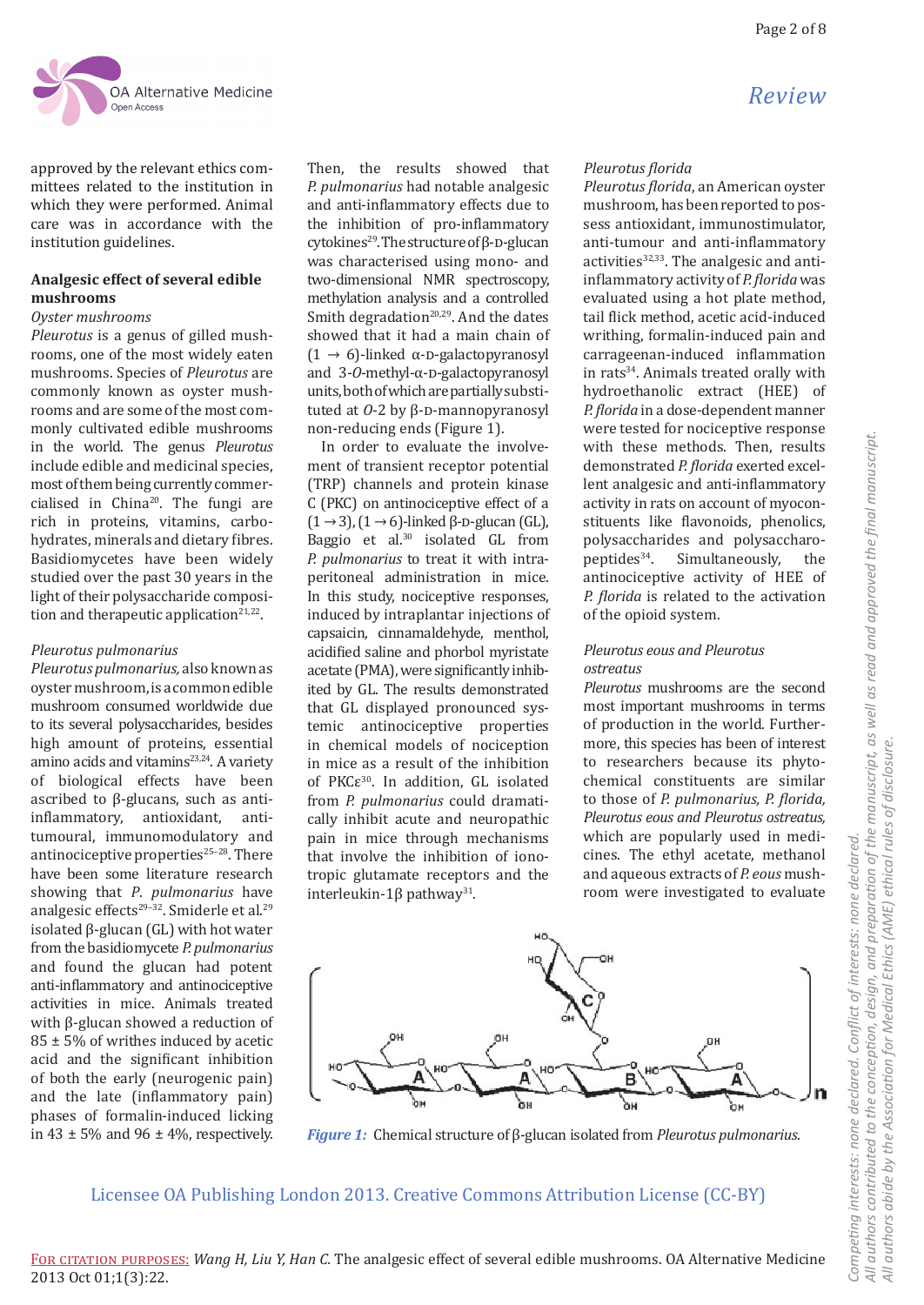the analgesic activity using acetic acid-induced writhing, hot-plate, tail immersion and tail-clip tests $35$ . The dates showed that these extracts of *P. eous* produced significant reduction in the number of writhes and markedly raised the pain threshold at different times of observation in comparison with the control  $(p < 0.05)$ . The extracts also caused a notable inhibition of pain in the tail-clip test. Thus, the results of this study revealed that extracts of *P. eous* possessed potent analgesic property and could serve as a base for future  $drugs<sup>35</sup>$ .

Similarly, the antinociceptive potential of *P. ostreatus* was also investigated in rats through the hot-plate, tail-flick and formalin tests<sup>36</sup>. The reaction times on hot-plate and tail-flick tests were significantly prolonged and pain was significantly suppressed in both phases in the formalin test. The research results showed that *P. ostreatus* had antinociception against neurogenic and continuous inflammatory pain possibly by opioid mechanisms<sup>36</sup>.

In summary, oyster mushrooms have shown potent antinociceptive and anti-inflammatory properties in several animal model studies and no side effects. However, further studies are needed to investigate the antinociceptive mechanisms in vivo, and human intervention studies of oyster mushrooms alone or in combination with conventional chemotherapy are also demanded to establish efficacy in humans.

### *Agaricus*

*Agaricus* is the most common eubacterium among the whole macrofungi. The species number admitted by taxonomists is more than 200. It is a large family, which is named *Psalliota Kummer* in the early days, including *Agaricus bisporus, Agaricus bitorquis, Agaricus blazei, Agaricus silvaticus, Agaricus macrospors* and so on. We select three typical species (*A. brasiliensis, A. bisporus var. hortensis* 

and *A. macrosporus*) in order to elaborate the antinociceptive properties of *Agaricus*.

### *Agaricus rasiliensis and Agaricus bisporis var. hortensis*

Fucogalactans from *A. brasiliensis* (EPF-Ab) and *A. bisporus var. hortensis* (EPF-Ah) have antinociceptive action, which is related to their structures. Fucogalactans play a positive role in antinociceptive, anti-inflammatory and anti-sepsis. Besides, they possess activities even after extraction<sup>37</sup>. The active ingredients are attained by their aqueous extraction and a series of purification. According to methylation analysis $38$  and GC-MS, Komuraa et al.<sup>37</sup> concluded that EFP-Ab (Mw =  $19.4 \times 10^3$  g/mol) had a  $(1 \rightarrow 6)$ -linked α-D-Galp main-chain partially substituted in O-2 by non-reducing end-units of  $α$ -L-Fucp. EPF-Ah (Mw =  $31.1 \times 10^3$  g/mol) had a similar main-chain with O-2 substitution, but was partially methylated at HO-3, as well as having 2.5% nonreducing end-units of  $β$ -D-Gal substitution (Figure 2). Analgesic activity was determined using the hot-plate method, acetic acid-induced writhing, formalin-induced pain in rats and many other classic methods<sup>37,39</sup>. There are different modes of action among different experiments. Above all, EFP-Ab and EFP-Ah prefer to cure inflammatory nociception and act at

# *Review*

a central and peripheric level. These results showed that the structure determines the function; it is the (1  $\rightarrow$  6)-linked α-D-galactopyranosyl main-chain that determines the analgesic property of *A*. *brasiliensis* and *A. bisporus var. hortensis*. Many articles have reported that a lot of other basidiomycetes' fruiting bodies or cultivated mycelium such as *P. pulmonarius, Lentinus edodes, Coprinus comatus*  and *Hericium erinaceus,* which have the main-chain, also can inhibit nociception<sup>20,40-42</sup>.

## *Agaricus macrosporus*

*Agaricus macrosporus* is another species which has obvious analgesic effect by inhibiting neurolysin. The active ingredient of *A. macrosporus* is agaricoglycerides, which is a new class of fungal secondary metabolites that constitute esters of chlorinated 4-hydroxy benzoic acid and glycerol<sup>43</sup>. They are produced in cultures of the edible mushroom, which is different from the two species described above. There are seven structures of agaricoglycerides in cultures according to reports, and agaricoglyceride A is the main active principle of the crude extract of *A. macrosporus* (Figure 3). Neurolysin inhibitors are likely to enhance the analgesic properties of neurotensin and/or dynorphin A by inhibiting cleavage and inactivation of these peptides<sup>44,45</sup>.



*Figure 2:* Structure of the fucogalactans EPF-Ab and EPF-Ah, obtained respectively from *A. brasiliensis* (A) and *A. bisporus var. hortensis* (B).

## Licensee OA Publishing London 2013. Creative Commons Attribution License (CC-BY)

All authors contributed to the conception, design, and preparation of the manuscript, as well as read and approved the final manuscript. *All authors contributed to the conception, design, and preparation of the manuscript, as well as read and approved the final manuscript.* All authors abide by the Association for Medical Ethics (AME) ethical rules of disclosure. *All authors abide by the Association for Medical Ethics (AME) ethical rules of disclosure.* Competing interests: none declared. Conflict of interests: none declared. *Competing interests: none declared. Conflict of interests: none declared.*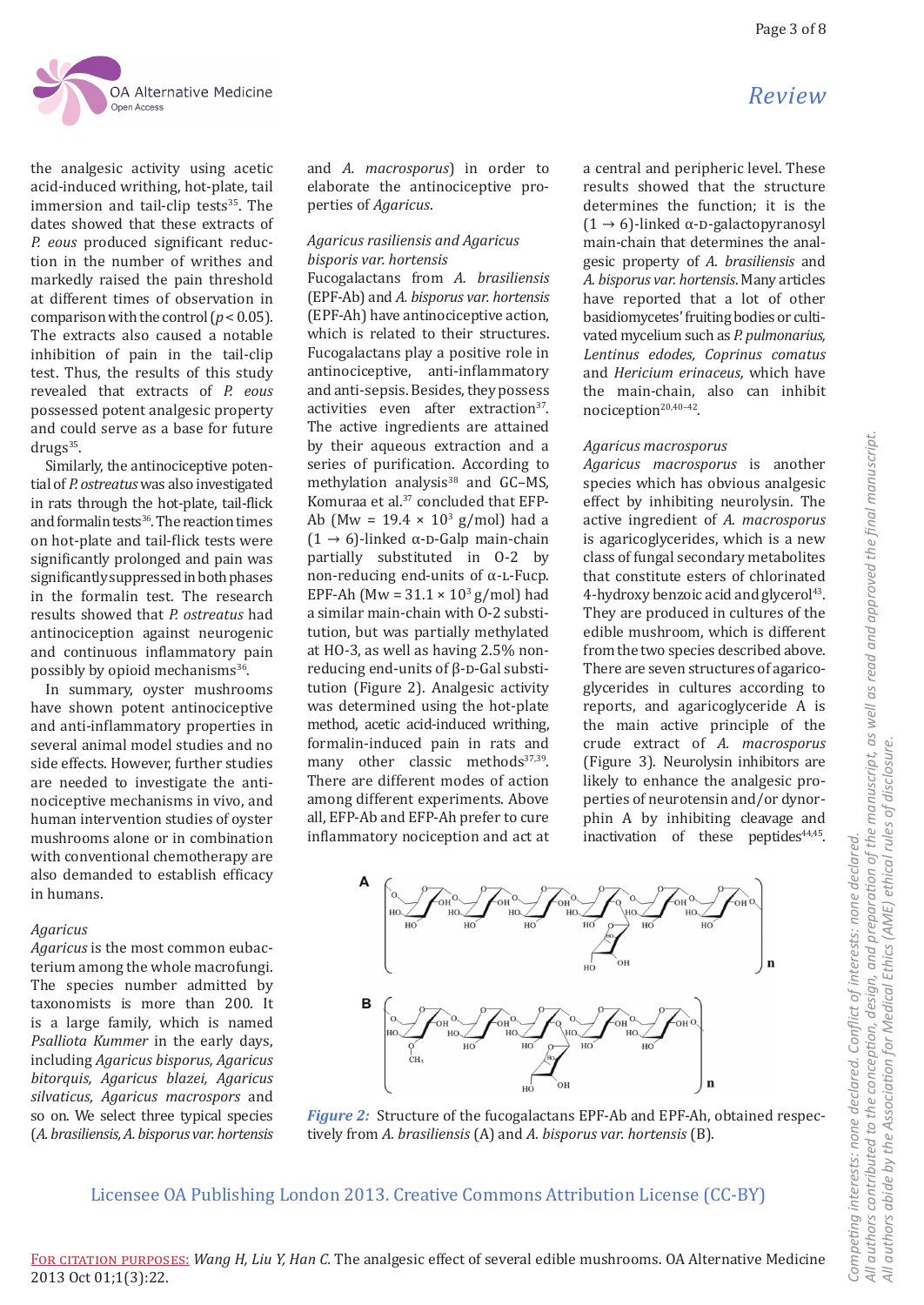





The agaricoglyceride A just shows strong activities against neurolysin. Many studies suggested that the production of agaricoglycerides and related metabolites in culture is widespread in the genus *Agaricus*<sup>46-48</sup> and other genera and families, such as *Triticum, Hypholoma*<sup>49,50</sup> *Stropharia,* are able to synthesise these aromatic triglycerides.

The genus *Agaricus* generally has an analgesic effect in spite of the kinds of effective ingredients and the different modes of action.

#### *Coriolus versicolor*

*Coriolus versicolor,* also referred to as the turkey-tail mushroom, contains large quantities of β-glucans that act to stimulate the immune system. *Coriolus* can dramatically regenerate and rejuvenate the body. Its most active medicinal components are biological response modifiers called protein-bound polysaccharides. Both extracellular and intracellular polysaccharopeptides of *C. versicolor* are physiologically active as biological response modifiers. The best known commercial polysaccharopeptide preparations of *C. versicolor* are polysaccharopeptide Krestin (PSK) and polysaccharopeptide (PSP). What is more, PSP and PSK have been investigated for possessing anticancer, anti-inflammatory and antinociceptive activities and immunopotentiation<sup>51-55</sup>.

The PSP from the mushroom *C. versicolor* has immunomodulatory and anti-tumour activities, which has been used as a drug for cancer patients<sup>56,57</sup>. Ng et al.<sup>54</sup> studied the analgesic activity of PSP in the hot-plate test upon intraperitoneal administration to ICR mice and found that its analgesic activity would add to its attribute as an immunomodulatory and anti-tumour drug. Pain response in mice was significantly suppressed after receiving an intraperitoneal injection of *C. versicolor* PSP. Then, it was demonstrated that *C. versicolor* PSP possesses analgesic activity, which is beneficial for cancer patients as an immunomodulatory and anti-tumour drug54. In addition to this, one study shows that the analgesia produced by PSP is mediated by IL-2, which is activated by PSP and interacts with IL-2 receptors in the mediobasal hypothalamus (MBH)<sup>55</sup>. Rats were divided at random into different groups to test and the degree of analgesic effect of PSP was evaluated by the pain threshold (mA) or by the percentage increase from baseline pain threshold. The experiment results demonstrated that the analgesia appeared only 1 h after PSP administration and began to decrease after another hour. The phenomenon suggested that PSPproduced analgesia might be mediated by some intermediary substances activated by PSP<sup>55</sup>.

On the whole, *C. versicolor* as a medicinal mushroom is widely used to treat cancer and enhance the immune system. Its PSK and PSP are the main bioactive components possessing anti-tumour, antimicrobial, hepato-protective and analgesic effects. Even so, the clinical applications need further study.

#### *Cordyceps*

Among the whole macrofungi family, *Cordyceps* is a special genus of entomogenous fungi that forms a fruiting body mainly on pupae or larvae<sup>58</sup>. The most typical species is *Cordyceps sinensis* (CS, caterpillar fungus). It is named Dong-Chong-Xia-Cao in Chinese, which translates as winter worm and summer grass. CS has many pharmacological actions such as modulation of immune response,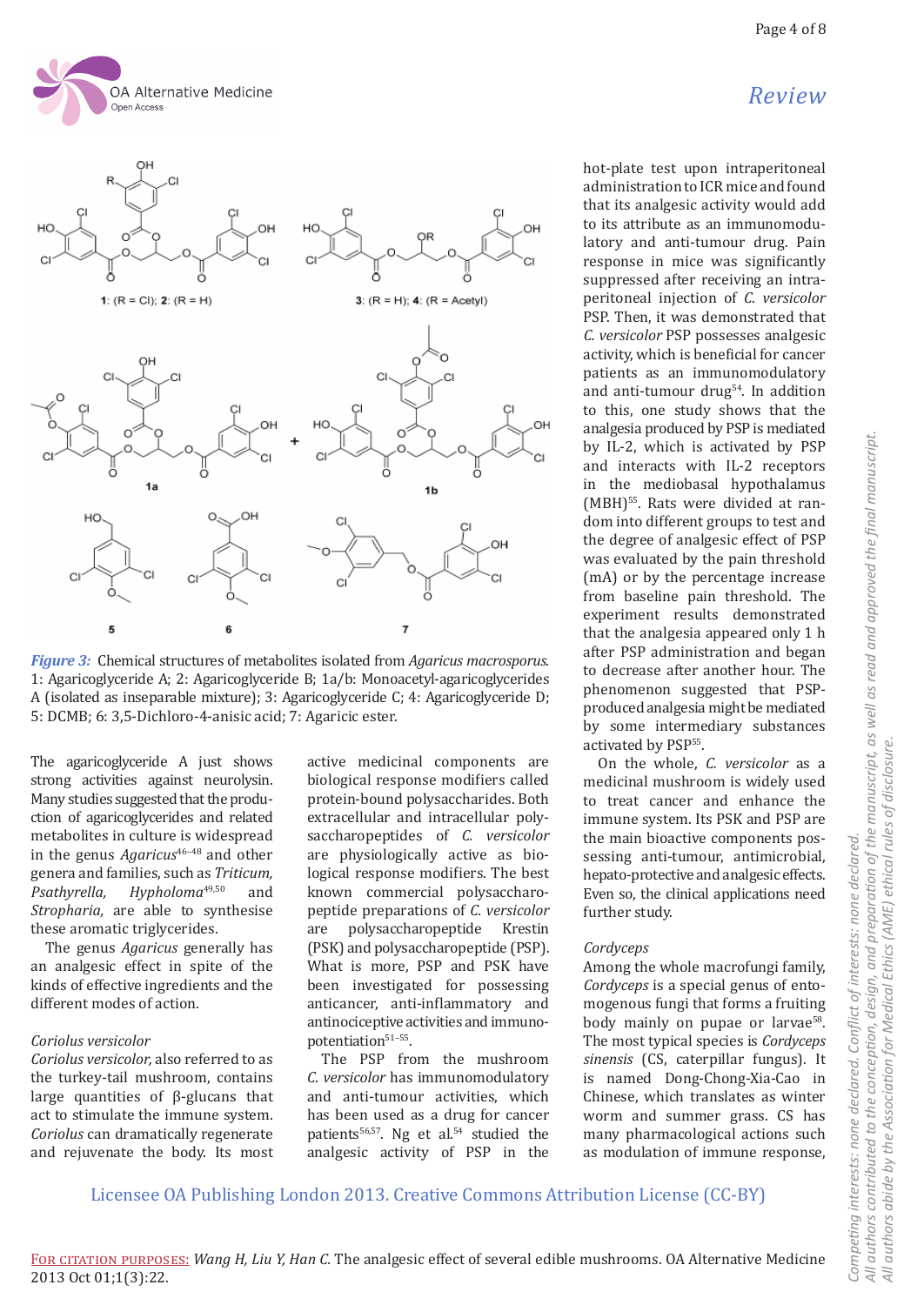

inhibition of tumour growth, induction of cell apoptosis, antinociception and so on<sup>59-62</sup>. The effective constituent of antinociception in CS is cordymin, a peptide purified from its culture and fruiting bodies. Some studies have shown that cordymin inhibits the acetic acid-induced abdominal constriction in mice in a dose-dependent manner, which shows that cordymin had a peripheral antinociceptive effect. In addition to the results of the hot-plate test which is used for the assessment of the central antinociceptive effect, cordymin significantly inhibited the reaction time to thermal stimuli<sup>63,64</sup>. In brief, cordymin has antinociceptive effect in both peripheral and central aspects. Cordymin-1, cordymin-2 and cordymin-4 inhibited neurolysin in a dose-dependent manner and neurolysin has been reported to have analgesic properties in animal models $65$ . As a result, cordymin is a potent antiinflammatory and analgesic medicine and CS is an effective analgesic.

### *Others*

Not only the four genuses described above but also many others have the effect of analgesia. Lu et al.<sup>66</sup> concluded that the dry matter of culture broth (DMCB) of *Termitomyces albuminosus* in submerged culture, its crude saponin extract (CSE) and crude polysaccharide extract (CPE) inhibited the mouse ear swelling by 61.8%, 79.0% and 81.6%, respectively. Then the dates illustrated that *T. albuminosus* possessed the analgesic activity owing to saponins and polysaccharides, which are its major active constituents<sup>66</sup>. One study, designed by Park et al., demonstrated that the methanol extract from *Inonotus obliquus* had analgesic activity due to the inhibition of iNOS and COX-2 expression via the downregulation of NF-κB binding activity<sup>67</sup>. In addition. Kim et al. $68$  found that the EtOH extract of *Phellinus linteus* (PLE) could significantly reduce the numbers of writhing induced by acetic

| Bioactive components/extracts from edible mushrooms with analgesic<br><b>Table 1</b><br>effect |                                                             |                   |
|------------------------------------------------------------------------------------------------|-------------------------------------------------------------|-------------------|
| <b>Edible mushrooms</b>                                                                        | <b>Bioactive components/extracts</b><br>of analgesic effect | <b>References</b> |
| Pleurotus pulmonarius                                                                          | $\beta$ -Glucans                                            | $[25 - 32]$       |
| Pleurotus florida                                                                              | Hydroethanolic extract                                      | $[34]$            |
| Pleurotus eous                                                                                 | Methanol and aqueous extracts                               | [35]              |
| Agaricus brasiliensis                                                                          | Fucogalactan (EPF-Ab)                                       | $[37]$            |
| Agaricus bisporus var. hortensis                                                               | Fucogalactan (EPF-Ah)                                       | $[37]$            |
| Agaricus macrospores                                                                           | Agaricoglycerides                                           | $[43 - 48]$       |
| Coriolus versicolor                                                                            | Polysaccharopeptides                                        | $[51 - 57]$       |
| Cordyceps                                                                                      | Cordymin                                                    | $[63 - 65]$       |
| Termitomyces albuminosus                                                                       | Crude saponin extract<br>Crude polysaccharide extract       | [66]              |
| Inonotus obliquus                                                                              | Methanol extract                                            | [67]              |
| <b>Phellinus linteus</b>                                                                       | EtOH extract                                                | [68]              |

*Lactarius rufus* Soluble β-D-glucan [69] **Grifola frondosa Agaricoglycerides Agaricoglycerides** [70]

acid in mice. The results indicated that PLE had potent antinociceptive effect, which might be mediated by its anti-inflammatory action<sup>68</sup>. Moreover, Ruthes et al.<sup>69</sup> studied and found that *Lactarius rufus* had the anti-inflammatory and antinociceptive potential of their polysaccharides evaluated using the formalin model. Soluble  $\beta$ -D-glucan isolated from fruiting bodies of *L. rufus* produced potent inhibition of inflammatory pain caused by formalin when compared with the insoluble one<sup>69</sup>. Furthermore, a recent study stated that *Grifola frondosa* has important and antinociceptive effects in acetic acid-induced pain and formalininduced inflammatory pain at the dose level of 500 mg/kg in mice<sup>70</sup>. Therefore, *G. frondosa* may be used as an alternative medicine for inflammatory pain.

## *Conclusion*

Edible mushrooms have been widely used in some cultures as traditional

medicines to treat diseases including diabetes and cancer, and to stimulate the immune system. Pain is intuitive for feelings of these diseases such as cancer, inflammation and injuries. As a result, the analgesic effects of edible fungi have a wide range of applications. The active components in many mushrooms with analgesic effects are very clear. In our review, edible mushrooms including *P. pulmonarius, A. brasiliensis, A. bisporus var. hortensis, A. macrosporus, C. versicolor* and CS have been investigated that possessed antinociceptive and anti-inflammatory effects owing to their bioactive components such<br>as  $\beta$ -glucan agaricoglyceride A β-glucan, agaricoglyceride A, polysaccharopeptide and cordymin as well as other active components (Table 1). What is more, there are barely any side effects caused by toxicity of edible mushrooms in vitro and in vivo. However, further research is required with clinical trials and applications.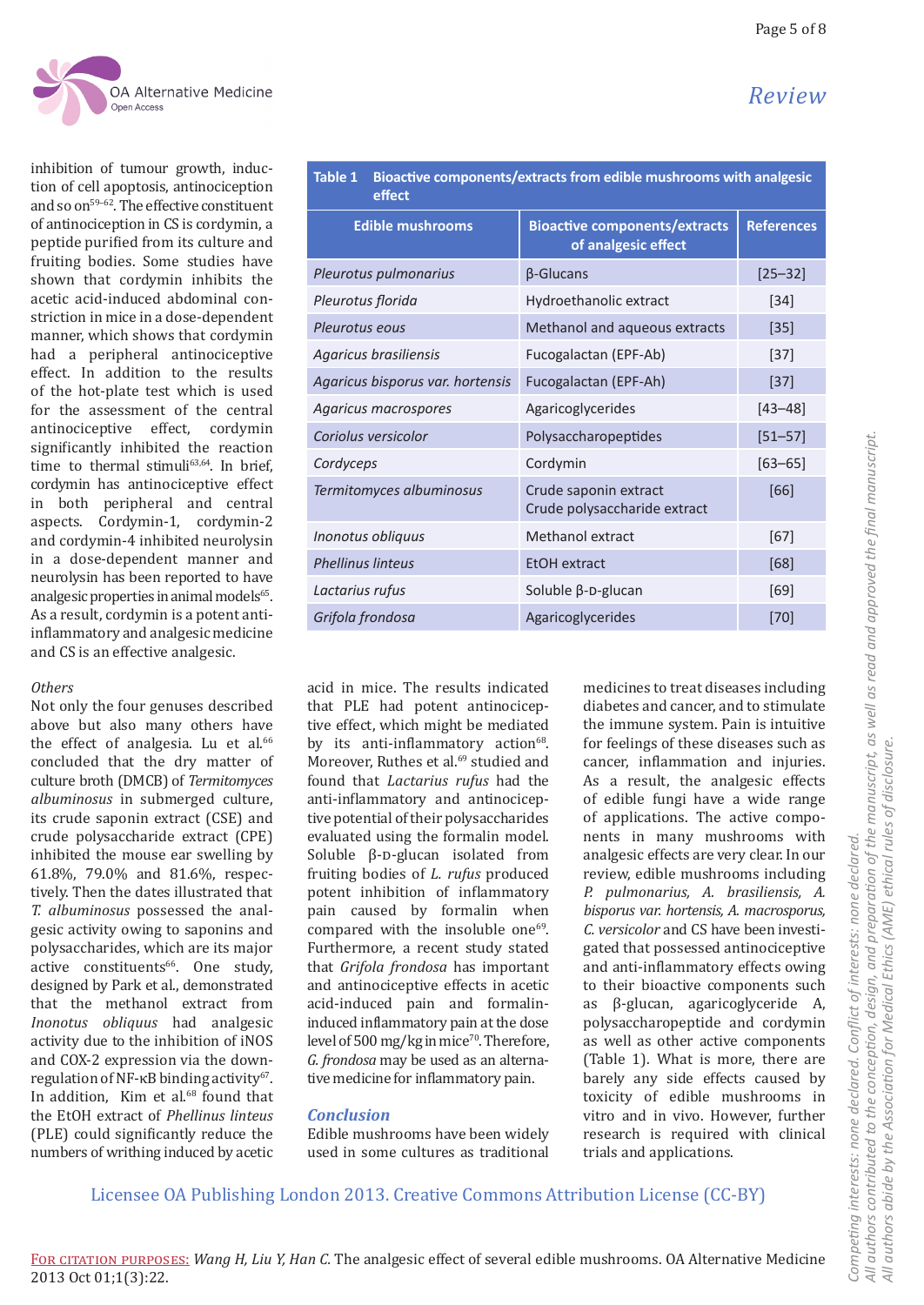

# *Abbreviations list*

CPE, crude polysaccharide extract; CS, *Cordyceps sinensis*; CSE, crude saponin extract; DMCB, dry matter of culture broth; HEE, hydroethanolic extract; MBH, mediobasal hypothalamus; PKC, protein kinase C; PMA, phorbol myristate acetate; PSK, polysaccharopeptide Krestin;<br>PSP, polysaccharopeptide; TRP, polysaccharopeptide; transient receptor potential.

# *Acknowledgement*

This work was supported by the Foundation of Ji'nan Science and Technology Development Program (201302055).

# *References*

1. Julius D, Basbaum AI. Molecular mechanisms of nociception. Nature. 2001 Sep;413(6852):203–10.

2. Velazquez KT, Mohammad H, Sweitzer SM. Protein kinase C in pain: involvement of multiple isoforms. Pharmacol Res. 2007 Jun;55(6):578–89.

3. Scholz J, Woolf CJ. Can we conquer pain? Nat Neurosci. 2002 Nov;5:1062–7. 4. Tominaga M. Nociception and TRP channels. Handb Exp Pharmacol. 2007; 179:489–505.

5. Caterina MJ, Julius D. Sense and specificity: a molecular identity for nociceptors. Curr Opin Neurobiol. 1999 Oct;9(5):525–30.

6. McCleskey EW, Gold MS. Ion channels of nociception. Annu Rev Physiol. 1999; 61:835–56.

7. Baron A, Deval E, Salinas M, Lingueglia E, Voilley N, Lazdunski M. Protein kinase C stimulates the acid-sensing ion channel ASIC2a via the PDZ domain-containing protein PICK1. J Biol Chem. 2002 Dec; 277(52):50463–8.

8. Ferreira J, Triches KM, Medeiros R, Calixto JB. Mechanisms involved in the nociception produced by peripheral protein kinase c activation in mice. Pain. 2005 Sep;117(1–2):171–81.

9. Premkumar LS, Raisinghani M, Pingle SC, Long C, Pimentel F. Down-regulation of transient receptor potential melastatin 8 by protein kinase C-mediated dephosphorylation. J Neurosci. 2005 Dec;25(49): 11322–9.

10. Chang ST, Miles PG. Mushrooms: cultivation, nutritional value, medicinal effect, and environmental impact. Boca Raton, Florida: CRC Press; 1989.pp.4–6.

11. Miles P, Chang S-T. Mushroom biology. Concise basics and current developments. Singapore, New Jersey, London, Hong Kong: World Scientific; 1997. 12. Breene WM. Nutritional and medicinal value of specialty mushrooms. J Food Protect. 1990;53:883.

13. Johl PP, Sodhi HS, Dhanda S, Kapoor S. Mushrooms as medicine—a review. J Plant Sci Res. 1995–6;11–12:73.

14. Obodai M, Vowotor KA. Performance of different strains of *Pleurotus* species under Ghanian conditions. J Food Technol Afr. 2002;1:98–100.

15. Tong HB, Xia FG, Feng K. Structural characterization and in vitro antitumor activity of a novel polysaccharide isolated from the fruiting bodies of *Pleurotus ostreatus*. Bioresour Technol. 2009 Feb; 100(4):1682–6.

16. Garcha HS, Khann PK, Soni GL. Nutritional importance of mushroom. In: Chang ST, Buswell JA, Chin S, editors. Mushroom biology and mushroom products. Hong Kong: The Chinese University Press; 1993.pp.227–35.

17. Chang ST. The development of the mushroom industry in China, with a note on possibilities for Africa. Acta Ed Fung. 2005;12:3–19.

18. Moreno-Rojas R, Díaz-Valverde MA, Arroyo BM, González TJ, Capote CJB. Mineral content of gurumelo (Amanita ponderosa). Food Chem. 2004;85:325–30. 19. Manzi P, Gambelli L, Marconi S, Vivanti V, Pizzoferrato L. Nutrients in edible mushrooms: an inter-species compara-

tive study. Food Chem. 1999;65:477–82. 20. Smiderle FR, Olsen LM, Carbonero ER, Marcon R, Baggio CH, Freitas CS, et al. A 3-O-methylated mannogalactan from *Pleurotus pulmonarius*: structure and antinociceptive effect. Phytochemistry. 2008 Nov;69(15):2731–6.

21. Smith JE, Sullivan R, Rowan N. The role of polysaccharides derived from medicinal mushrooms in cancer treatment programs: current perspectives (review). Int J Med Mushrooms. 2003;5:217–23.

22. Zhang M, Cui SW, Cheung PCK, Wang Q. Antitumor polysaccharides from mushrooms: a review on their isolation process, structural characteristics and antitumor

activity. Trends Food Sci Technol. 2007; 18:4–19.

23. Wasonga CG, Okoth SA, Mukuria JC, Omwandho CO. Mushroom polysaccharide extracts delay progression of carcinogenesis in mice. J Exp Ther Oncol. 2008;7(2):147–52.

24. Yatsuzuka R, Nakano Y, Jiang S, Ueda Y, Kishi Y, Suzuki Y, et al. Effect of Usuhiratake (*Pleurotus pulmonarius*) on sneezing and nasal rubbing in BALB/c mice. Biol Pharm Bull. 2007 Aug;30(8):1557–60.

25. Mizuno T, Hagiwara T, Nakamura T, Ito H, Shimura K, Sumiya T, et al. Antitumor activity and some properties of water-soluble polysaccharides from "Himematsutake," from the fruiting body of *Agaricus blazei Murill*. Agric Biol Chem. 1990;54:2889–96.

26. Toklu HZ, Sener G, Jahovic N, Uslu B, Arbak S, Yegen BÇ. β-Glucan protects against burn-induced oxidative organ damage in rats. Int Immunopharmacol. 2006 Feb;6(2):156–69.

27. Dore CMPG, Azevedo TCG, Souza MCR, Rego LA, Dantas JCM, Silva FRF, et al. Anti-inflammatory, antioxidant and cytotoxic actions of β-glucan-rich extract from *Geastrum saccatum* mushroom. Int Immunopharmacol. 2007 Sep;7(9):1160–9.

28. Zhang M, Cui SW, Cheung PCK, Wang Q. Antitumor polysaccharides from mushrooms: a review on their isolation process, structural characteristics and antitumor activity. Trends Food Sci Technol. 2007;18:4–19.

29. Smiderle FR, Olsen LM, Carbonero ER, Baggio CH, Freitas CS, Marcon R, et al. Anti-inflammatory and analgesic properties in a rodent model of a (1→3),(1→6)-linked β-glucan isolated from *Pleurotus pulmonarius*. Eur J Pharmacol. 2008 Nov;597(1–3):86–91. 30. Baggio CH, Freitas CS, Marcon R, de Paula Wernera MF, Rae GA, Smiderle FR, et al. Antinociception of β-d-glucan from *Pleurotus pulmonarius* is possibly related to protein kinase C inhibition. Int J Biol Macromol. 2012 Apr;50(3):872–7.

31. Baggio CH, Freitas CS, Martins DF, Mazzardo L, Smiderle FR, Sassaki GL, et al. Antinociceptive effects of (1/3), (1/6)-linked β-glucan isolated from *Pleurotus pulmonarius* in models of acute and neuropathic pain in mice: evidence for a role for glutamatergic receptors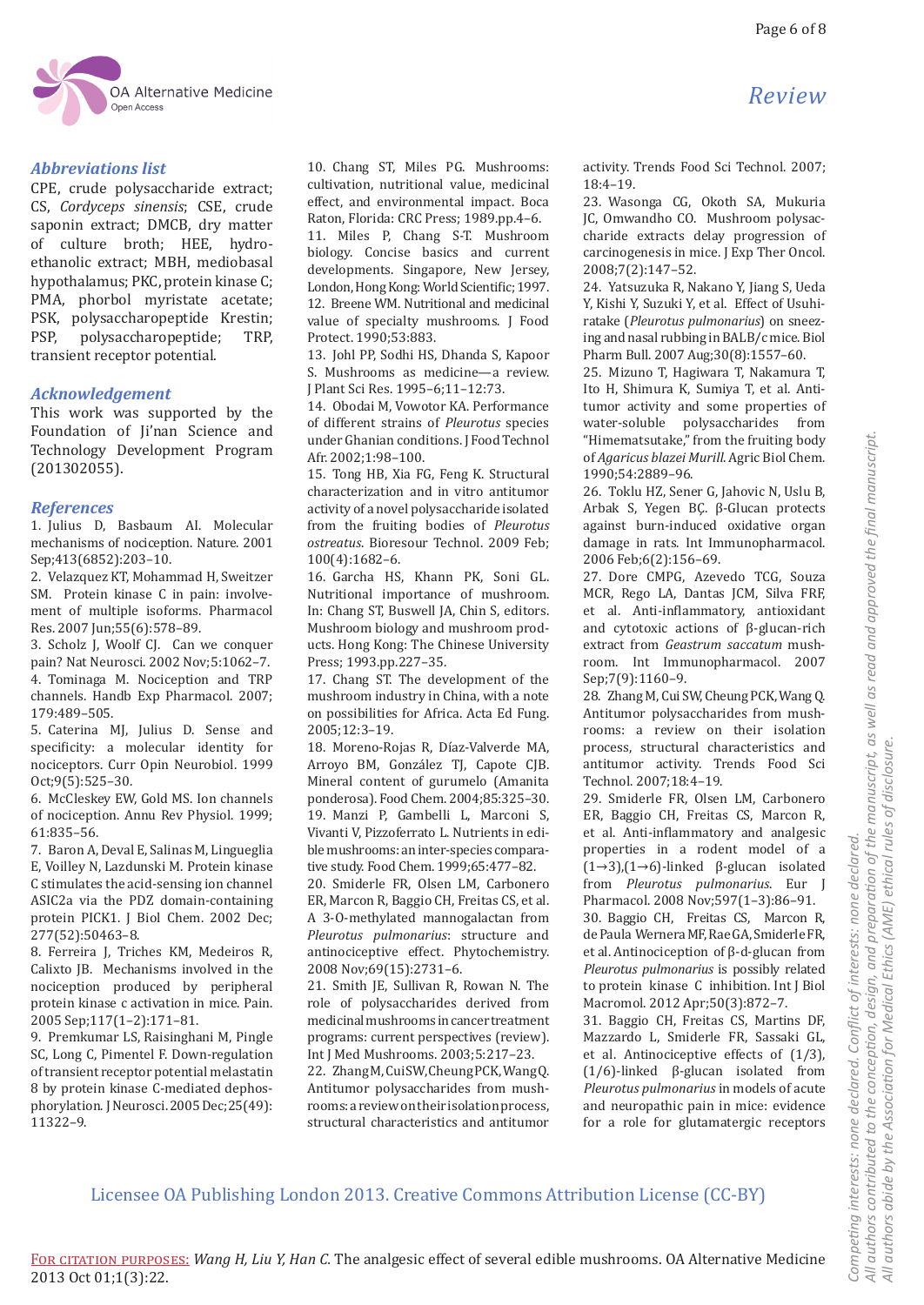

and cytokine pathways. J Pain. 2010 Oct; 11(10):965–71.

32. Roy SK, Das D, Mondal S, Maiti D, Bhunia B, Maiti TK, et al. Structural studies of an immunoenhancing water-soluble glucan isolated from hot water extract of an edible mushroom, *Pleurotus florida*, cultivar Assam Florida. Carbohydr Res. 2009 Dec;344(18):2596–601.

33. Jose N, Ajith TA, Janardhanan KK. Methanol extract of the oyster mushroom, *Pleurotus florida*, inhibits inflammation and platelet aggregation. Phytother Res. 2004 Jan;18(1):43–6.

34. Ganeshpurkar A, Rai G. Experimental evaluation of analgesic and antiinflammatory potential of Oyster mushroom *Pleurotus florida*. Indian J Pharmacol. 2013 Jan–Feb;45(1):66–70. 35. Suseem SR, Saral MA, Reddy NP, Gregory M. Evaluation of the analgesic activity of ethyl acetate, methanol and aqueous extracts of *Pleurotus eous* mushroom. Asian Pac J Trop Med. 2011 Feb;4(2):117–20.

36. Vasudewa NS, Abeytunga DT, Ratnasooriya WD. Antinociceptive activity of *Pleurotus ostreatus*, an edible mushroom in rats. Pharm Biol. 2007;45:533–40.

37. Komuraa DL, Carbonerob ER, Grachera AHP, Baggio CH, Freitas CS, Marcon R, et al. Structure of *Agaricus spp*. fucogalactans and their anti-inflammatory and antinociceptive properties. Bioresour Technol. 2010 Aug;101(15):6192–9.

38. Ciucanu I, Kerek F. A simple and rapid method for the permethylation of carbohydrates. Carbohydr Res. 1984;131:209–17. 39. Ruthes AC, Rattmann YD, Malquevicz-Paiva SM, Carbonero ER, Córdova MM, Baggio CH, et al. *Agaricus bisporus* fucogalactan: structural characterization and pharmacological approaches. Carbohydr Polym. 2013 Jan;92(1):184–91.

40. Carbonero ER, Gracher AHP, Komura, et al. *Lentinus edodes* heterogalactan: antinociceptive and anti-inflammatory effects. Food Chem. 2008 Dec;111(3):531–7.

41. Fan J, Zhang J, Tang Q, Liu Y, Zhang A, Pan Y. Structural elucidation of a neutral fucogalactan from the mycelium of *Coprinus comatus*. Carbohydr Res. 2006 Jul;341(9):1130–4.

42. Zhang A, Zhang J, Tang Q, Jia W, Yang Y, Liu Y, et al. Structural elucidation of a novel fucogalactan that contains 3-O-methyl rhamnose isolated from the fruiting bodies of the fungus, Hericium erinaceus. Carbohydr Res. 2006 Apr; 341(5):645–9.

43. Stadler M, Hellwig V, Mayer-Bartschmid A, Denzer D, Wiese B, Burkhardt N. Novel analgesic triglycerides from cultures of *Agaricus macrospores* and other basidiomycetes as selective inhibitors of neurolysin. J Antibiot. 2005 Dec;58(12):775–86.

44. Vincent B, Dive V, Yiotakis A, Smadja C, Maldonado R, Vincent JP, et al. Phosphorus-containing peptides as mixed inhibitors of endopeptidase 3. 4. 24. 15 and 3. 4. 24.16: effect on neurotensin degradation *in vitro* and *in vivo*. Brit J Pharmacol. 1995 Jul;115(6):1053–63.

45. Jirácek J, Yiotakis A, Vincent B, Checler F, Dive V. Development of the first potent and selective inhibitor of the zinc endopeptidase neurolysin using a schematic approach based on combinatorial chemistry of phosphinic peptides. J Biol Chem. 1996 Aug;271(32):19608–11.

46. Hirotani M, Sai K, Nagai R, Hirotani S, Takayanagi H, Yoshikawa T. Blazeispirane and protoblazeispirane derivatives from the cultured mycelia of the fungus *Agaricus blazei*. Phytochemistry. 2002 Nov;61(5): 589–95.

47. Hirotani M, Sai K, Hirotani S, Yoshikawa T. Blazeispirols B, C, E and F, des-Aergostane-type compounds from the cultured mycelia of the fungus Agaricus blazei. Phytochemistry. 2002 Mar;59(5):571–7.

48. Zapf S, Anke T, Dasenbrock H, Steglich W. Antifungal metabolites from Agaricus sp. 89139. Bioengeneering. 1:92. 49. Hautzel R, Anke H. Screening of ascomycetes and basidiomycetes for plant growth regulating substances: introduction of the gibberrellic acid induced de novo synthesis of hydrolytic enzymes in embryoless seeds of Triticum aestivum as test system. Z Naturforsch. 1990;45C:1093–8.

50. Swarts HJ, Verhagen FJM, Field JA, Wijnberg JBPA. Trichlorinated phenols from *Hypholoma elongatum*. Phytochemistry. 1998;49:203–6.

51. Cho HJ, Shim MJ, Choi EC, Kim BK. Studies of constituents of higher fungi of Korea LVII. Comparison of various antitumor constituents of *Coriolus versicolor*. Kor J Mycol. 1988;16:162–74.

52. Sakagami H, Aoki T, Simpson A, Tanuma SI. Induction of immunopotentiation activity by a protein-bound polysaccharide, PSK (review). Anticancer Res. 1991 Mar–Apr;11(2):993–1000.

53. Li XY, Wang JF, Zhu PP, Liu L, Ge JB, Yang SX. Immune enhancement of a polysaccharides peptides isolated from *Coriolus versicolor*. Acta Pharmacol Sinica. 1990 Nov;11(6):542–5.

54. Ngand TB, Chan WY. Polysaccharopeptide from the mushroom *Coriolus versicolor* possesses analgesic activity but does not produce adverse effects on female reproductive or embryonic development in mice gen. Pharmacology. 1997; 29(2):269–73.

55. Shan G, Hui-Qin Z, Wei-Ping Y, Qi-Zhang Y, Yi Z, Zhen-Lun G, et al. Involvement of interleukin-2 in analgesia produced by *Codolus versicolor* polysaccharide peptides. Acta Pharmacologica Sinica. 1998 Jan; 19(1): 67-70.

56. Liao ML, Zhao JM. Stage 11 clinical tests of PSP in the treatment of lung cancer. In: Yang QY, Kwok CY, editors. Proceedings of international symposium on PSP. Shanghai, China: Fudan University Press; 1993.pp.243–56.

57. Shi JH, Chen T, Lian ZR. Clinical research of the effect of PSP on the immunological function of stomach cancer patients during operation and chemotherapy. In: Change ST, editor. Proceedings of international symposium on PSP. Shanghai, China: Fudan University Press; 1993.pp.232–40.

58. So-Young W, Eun-Hee P. Anti-inflammatory and related pharmacological activities of cultured mycelia and fruiting bodies of *Cordyceps militaris*. Seoul, South Korea: College of Pharmacy, Sookmyung Women's University.

59. Kuo YC, Tsai WJ, Wang JY, Chang SC, Lim CY, Shiao MS. Regulation of bronchoalveolar lavage fluids cell function by the immunomodulatory agents from *Cordyceps sinensis*. Life Sci. 2001 Jan;68(9):1067–82.

60. Kuo YC, Lin CY, Tsai WJ, Wu CL, Chen CF, Shiao MS. Growth inhibitors against tumor cells in *Cordyceps sinensis* other than cordycepin and polysaccharides. Cancer Invest. 1994;12(6):611–5.

61. Bok JW, Lermer L, Chilton J, Klingeman HG, Towers GH. Antitumor sterols from the mycelia of *Cordyceps sinensis*. Phytochemistry. 1999 Aug;51(7):891–8. 62. Yang LY, Huang WJ, Hsieh HG, Lin CY. H1-A extracted from *Cordyceps sinensis*

*Review*